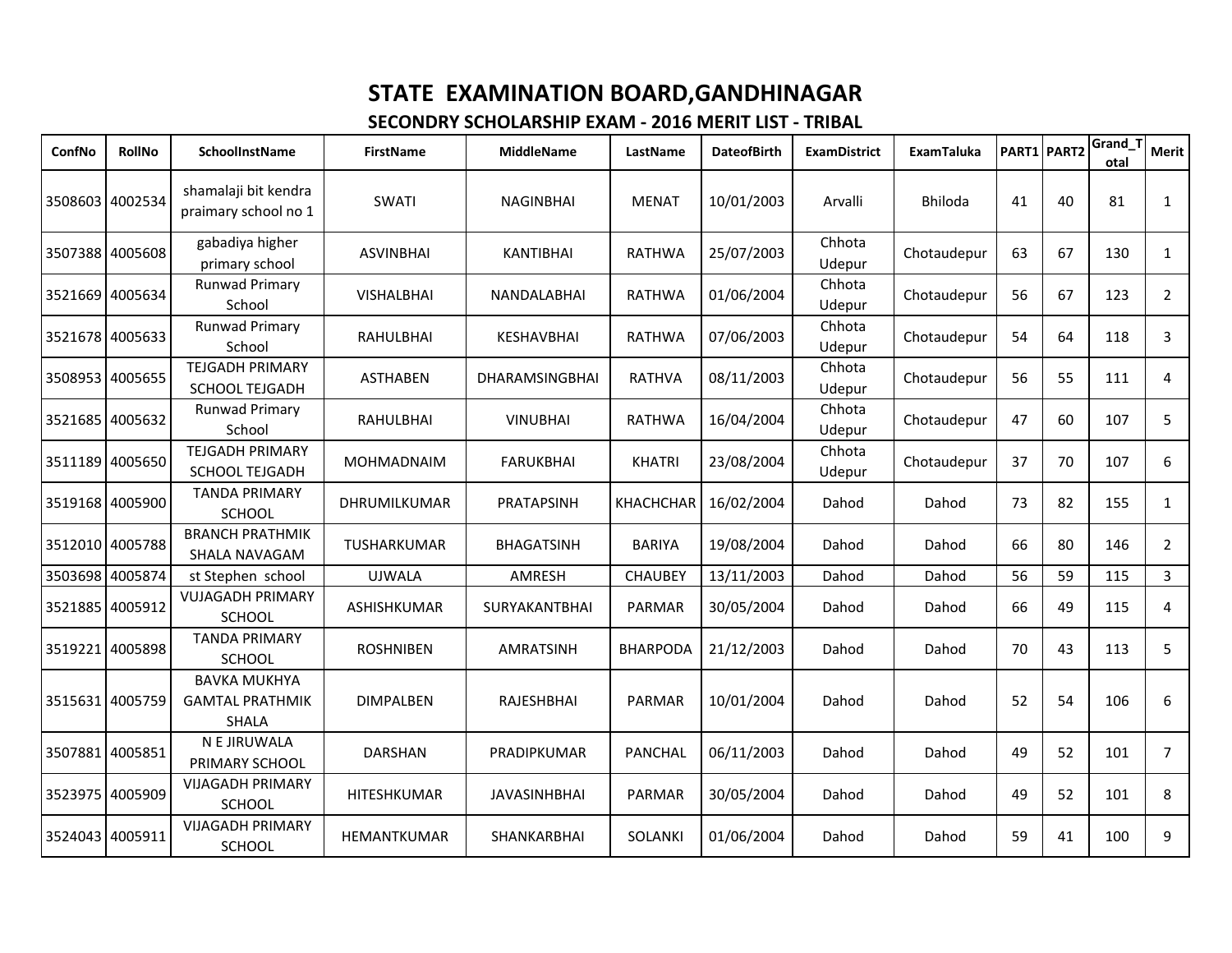| ConfNo          | RollNo          | <b>SchoolInstName</b>                      | <b>FirstName</b>   | <b>MiddleName</b>   | LastName       | <b>DateofBirth</b> | <b>ExamDistrict</b> | ExamTaluka        |    | PART1 PART2 | Grand_1<br>otal | <b>Merit</b>   |
|-----------------|-----------------|--------------------------------------------|--------------------|---------------------|----------------|--------------------|---------------------|-------------------|----|-------------|-----------------|----------------|
|                 |                 | 3516061 4005859 NAGARALA PRASHALA          | <b>VIKASH</b>      | <b>MANUBHAI</b>     | <b>MAVI</b>    | 22/07/2003         | Dahod               | Dahod             | 57 | 42          | 99              | 10             |
| 3501633         | 4005871         | SIMALIYA KHURD<br>PRIMARY SCHOOL           | RASULBHAI          | PANGALABHAI         | <b>KHARAD</b>  | 23/03/2004         | Dahod               | Dahod             | 36 | 61          | 97              | 11             |
| 3519181 4005905 |                 | <b>TANDA PRIMARY</b><br><b>SCHOOL</b>      | <b>VINODBHAI</b>   | <b>KAPURBHAI</b>    | <b>PARMAR</b>  | 17/08/2003         | Dahod               | Dahod             | 51 | 41          | 92              | 12             |
| 3501605         | 4005864         | SIMALIYA KHURD<br>PRIMARY SCHOOL           | PARULBEN           | <b>BUDHIYABHAI</b>  | AMALIYAR       | 10/12/2003         | Dahod               | Dahod             | 44 | 42          | 86              | 13             |
| 3519235 4005904 |                 | <b>TANDA PRIMARY</b><br>SCHOOL             | NIRASHABEN         | SURENDRASINH        | PADWAL         | 08/05/2004         | Dahod               | Dahod             | 47 | 39          | 86              | 14             |
|                 |                 | 3507363 4005937 KELIAPRIMARYSCHOOL         | <b>RINKUBEN</b>    | <b>JUVANSINH</b>    | <b>PATEL</b>   | 29/12/2003         | Dahod               | Devgadh<br>bariya | 46 | 36          | 82              | $\mathbf{1}$   |
| 3507375         |                 | 4005932 KELIAPRIMARYSCHOOL                 | <b>LIPIKABEN</b>   | <b>NAVALSINH</b>    | <b>BARIA</b>   | 18/03/2004         | Dahod               | Devgadh<br>bariya | 41 | 35          | 76              | $\overline{2}$ |
| 3517470 4006253 |                 | shreemati j v seth<br>middal school jhalod | KINJALBEN          | <b>MALSINGBHAI</b>  | <b>DAMOR</b>   | 14/11/2003         | Dahod               | Jhalod            | 61 | 82          | 143             | $\mathbf{1}$   |
| 3513370 4006204 |                 | <b>JETPUR PRIMARY</b><br><b>SCHOOL</b>     | ARYANBHAI          | <b>MAHENDRABHAI</b> | <b>DAMOR</b>   | 07/05/2003         | Dahod               | Jhalod            | 66 | 70          | 136             | $\overline{2}$ |
|                 | 3512532 4006205 | <b>JETPUR PRIMARY</b><br><b>SCHOOL</b>     | <b>CHIRAGBHAI</b>  | <b>NARENDRABHAI</b> | <b>DAMOR</b>   | 05/10/2003         | Dahod               | Jhalod            | 60 | 68          | 128             | $\overline{3}$ |
| 3515910 4006202 |                 | jetpur prathmik shala                      | <b>BHAVESHBHAI</b> | RAMANBHAI           | <b>DAMOR</b>   | 27/12/2003         | Dahod               | Jhalod            | 59 | 59          | 118             | 4              |
| 3513963         | 4006309         | <b>MOTA AMBLIYA</b><br>PRIMARY SCHOOL      | <b>VIPULKUMAR</b>  | <b>NAGINBHAI</b>    | <b>BARIA</b>   | 23/01/2003         | Dahod               | Limkheda          | 72 | 79          | 151             | $\mathbf{1}$   |
|                 | 3513971 4006308 | <b>MOTA AMBLIYA</b><br>PRIMARY SCHOOL      | DEVENDRAKUMAR      | <b>GANPATBHAI</b>   | <b>BARIA</b>   | 10/02/2003         | Dahod               | Limkheda          | 59 | 84          | 143             | $\overline{2}$ |
|                 | 3513968 4006310 | MOTA AMBLIYA<br>PRIMARY SCHOOL             | <b>AMINKUMAR</b>   | <b>LALLUBHAI</b>    | <b>KISHORI</b> | 14/08/2004         | Dahod               | Limkheda          | 51 | 71          | 122             | 3              |
| 3512183         | 4006311         | MOTAAMBLIYA<br>PRIMARY SCHOOL              | RAVINDRAKUMAR      | <b>GULABBHAI</b>    | <b>BARIA</b>   | 01/01/2004         | Dahod               | Limkheda          | 54 | 63          | 117             | 4              |
| 3524358 4006296 |                 | MODEL SCHOOL                               | <b>DIVYABEN</b>    | BHARATBHAI          | <b>DAMOR</b>   | 10/03/2004         | Dahod               | Limkheda          | 41 | 64          | 105             | 5 <sup>1</sup> |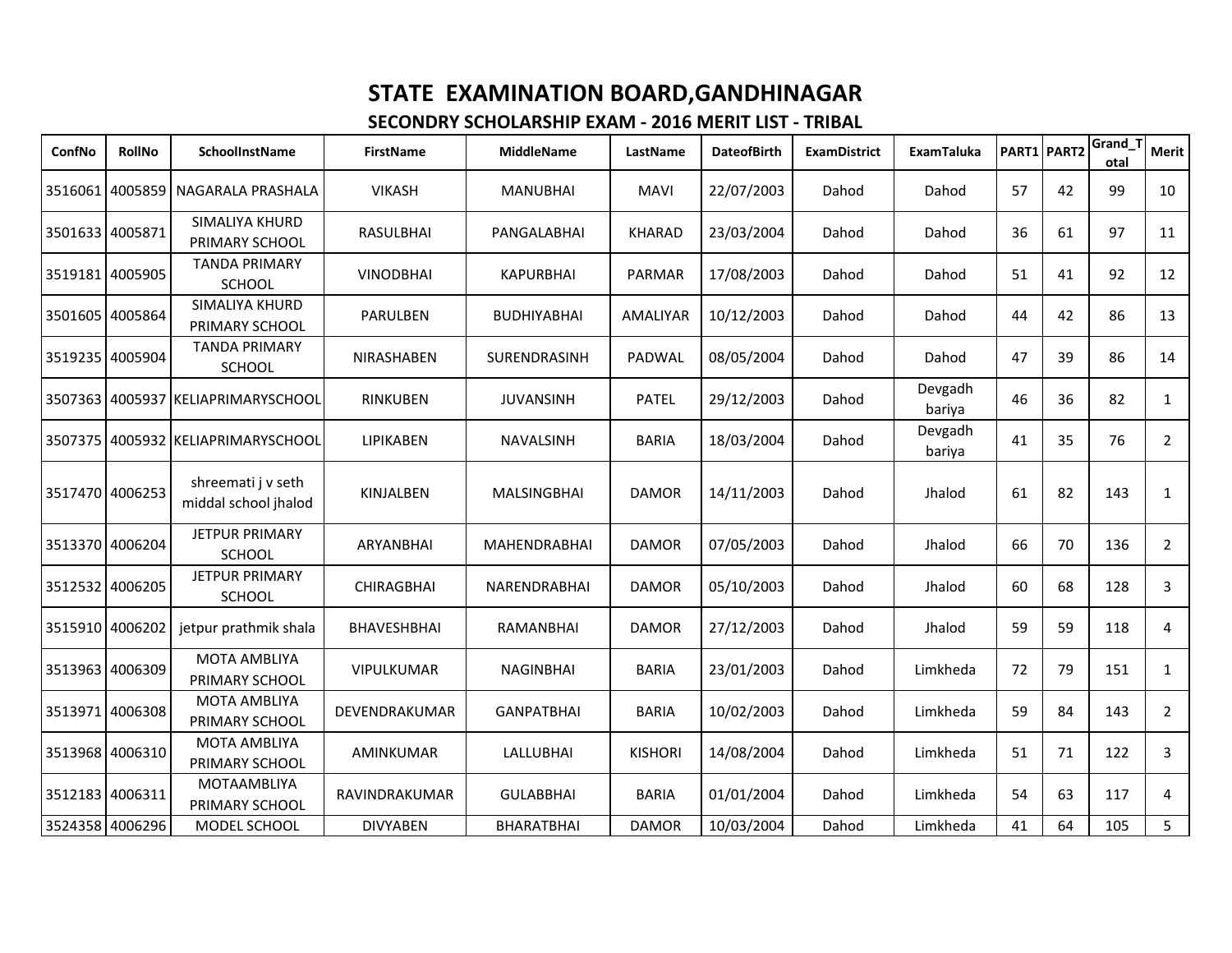| ConfNo          | <b>RollNo</b>   | SchoolInstName                                                   | <b>FirstName</b>  | <b>MiddleName</b>  | LastName        | <b>DateofBirth</b> | <b>ExamDistrict</b> | <b>ExamTaluka</b> | PART1 PART2 |    | Grand_T<br>otal | <b>Merit</b>   |
|-----------------|-----------------|------------------------------------------------------------------|-------------------|--------------------|-----------------|--------------------|---------------------|-------------------|-------------|----|-----------------|----------------|
| 3513988 4006307 |                 | <b>MOTA AMBKLIYA</b><br>PRIMARY SCHOOL                           | PARESHKUMAR       | <b>GALAPBHAI</b>   | <b>BARIA</b>    | 02/01/2004         | Dahod               | Limkheda          | 37          | 57 | 94              | 6              |
|                 | 3514786 4006303 | MODEL SCHOOL<br>LIMKHEDA                                         | <b>MONIKABEN</b>  | MANUBHAI           | <b>BHURIYA</b>  | 06/08/2004         | Dahod               | Limkheda          | 44          | 44 | 88              | 7              |
| 3524277         | 4006295         | MODEL SCHOOL                                                     | <b>MINALBEN</b>   | DHARMESHBHAI       | CHAUHAN         | 02/06/2004         | Dahod               | Limkheda          | 46          | 38 | 84              | 8              |
| 3513196 4009112 |                 | PRIMARY SCHOOL<br><b>JANVAD</b>                                  | PRANAVKUMAR       | <b>CHHAGANBHAI</b> | <b>DAMOR</b>    | 21/02/2003         | Mahisagar           | Santarampur       | 85          | 84 | 169             | 1              |
| 3509813 4009084 |                 | <b>DOLI PRIMARY</b><br><b>SCHOOL</b>                             | <b>RUCHITABEN</b> | <b>MAHESHBHAI</b>  | <b>PARMAR</b>   | 01/06/2004         | Mahisagar           | Santarampur       | 83          | 74 | 157             | $\overline{2}$ |
|                 | 3509290 4009080 | <b>DOLI PRIMARY</b><br><b>SCHOOL</b>                             | <b>JIGISHABEN</b> | <b>INDRASINH</b>   | <b>KHANT</b>    | 29/08/2004         | Mahisagar           | Santarampur       | 82          | 70 | 152             | 3              |
|                 | 3509296 4009079 | <b>DOLI PRIMARY</b><br><b>SCHOOL</b>                             | PAYALBEN          | <b>MULABHAI</b>    | <b>CHAMAR</b>   | 21/05/2002         | Mahisagar           | Santarampur       | 78          | 73 | 151             | 4              |
|                 | 3509244 4009078 | <b>DOLI PRIMARY</b><br><b>SCHOOL</b>                             | <b>CHHAYABEN</b>  | <b>DALSUKHBHAI</b> | <b>BAMANIYA</b> | 03/06/2004         | Mahisagar           | Santarampur       | 82          | 69 | 151             | 5              |
|                 | 3521932 4009096 | J AND J PATEL<br>PRIMARY SCHOOL                                  | RAVIRAJKUMAR      | RAJESHBHAI         | <b>BHUNETAR</b> | 23/02/2004         | Mahisagar           | Santarampur       | 80          | 68 | 148             | 6              |
| 3509285 4009083 |                 | <b>DOLI PRIMARY</b><br><b>SCHOOL</b>                             | PRAKASHBHAI       | SHANTILAL          | PARMAR          | 27/03/2004         | Mahisagar           | Santarampur       | 79          | 69 | 148             | $\overline{7}$ |
|                 | 3509835 4009082 | <b>DOLI PRIMARY</b><br><b>SCHOOL</b>                             | PAYALBEN          | <b>DINESHBHAI</b>  | <b>PARMAR</b>   | 04/04/2004         | Mahisagar           | Santarampur       | 79          | 68 | 147             | 8              |
| 3509274         | 4009085         | <b>DOLI PRIMARY</b><br><b>SCHOOL</b>                             | <b>VIRALKUMAR</b> | <b>BHARATBHAI</b>  | <b>PARMAR</b>   | 10/05/2004         | Mahisagar           | Santarampur       | 76          | 68 | 144             | 9              |
|                 | 3512095 4010384 | <b>SHREE MOGRAMAI</b><br><b>ASHRAM SCHOOL</b><br><b>DEVMOGRA</b> | VIDHYABEN         | RAJESHBHAI         | VASAVA          | 01/08/2003         | Narmada             | Dediyapada        | 74          | 74 | 148             | 1              |
| 3503847         | 4010479         | PRIMARY SCHOOL<br><b>JAVALI</b>                                  | <b>NIRMALA</b>    | <b>SUBHAS</b>      | <b>NAIK</b>     | 01/06/2004         | Narmada             | Sagbara           | 59          | 80 | 139             | $\mathbf{1}$   |
|                 | 3503883 4010481 | PRIMARY SCHOOL<br><b>JAVALI</b>                                  | CHANDANMALA       | <b>VINOD</b>       | <b>VALAVI</b>   | 01/09/2003         | Narmada             | Sagbara           | 54          | 84 | 138             | $\overline{2}$ |
| 3503860 4010487 |                 | PRIMARY SCHOOL<br><b>JAVALI</b>                                  | <b>AMISHABEN</b>  | <b>MAHESHBHAI</b>  | VASAVA          | 01/04/2004         | Narmada             | Sagbara           | 49          | 83 | 132             | 3              |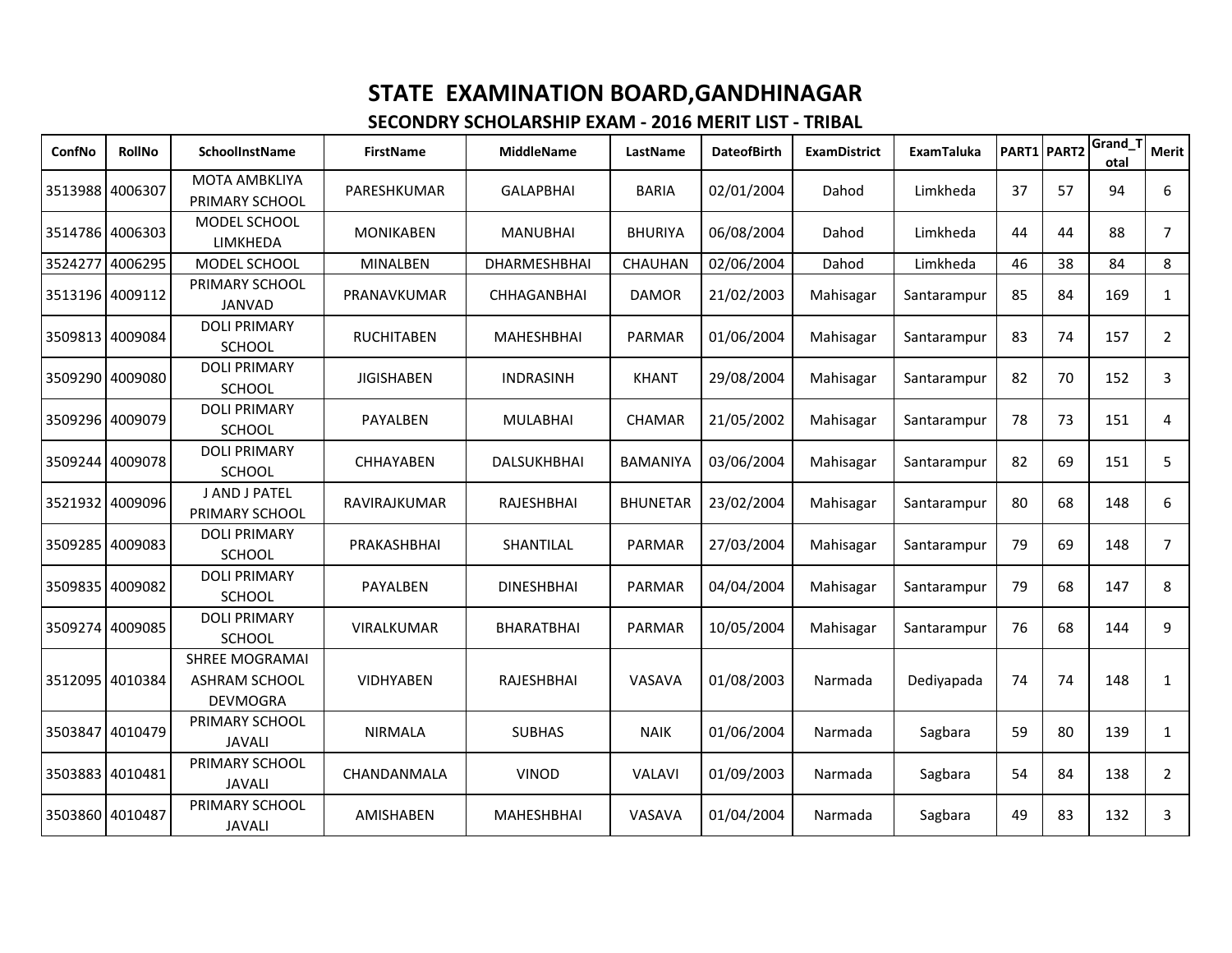| ConfNo          | <b>RollNo</b>   | SchoolInstName                               | <b>FirstName</b> | <b>MiddleName</b> | LastName        | <b>DateofBirth</b> | <b>ExamDistrict</b> | ExamTaluka  | PART1 PART2 |    | Grand 1<br>otal | <b>Merit</b>   |
|-----------------|-----------------|----------------------------------------------|------------------|-------------------|-----------------|--------------------|---------------------|-------------|-------------|----|-----------------|----------------|
|                 | 3503848 4010485 | primary school javali                        | PRITI            | MANGESH           | <b>VALAVI</b>   | 23/07/2004         | Narmada             | Sagbara     | 46          | 84 | 130             | $\overline{4}$ |
| 3501123         | 4010506         | I INDARMA PRI SCHOOL                         | SAYMABANU        | SULTANMAHMAD      | <b>CHAUHAN</b>  | 28/11/2003         | Narmada             | Tilakvada   | 43          | 39 | 82              | $\mathbf{1}$   |
|                 | 3514710 4010747 | MALIYADHARA<br>PRIMARY SCHOOL                | <b>TARAL</b>     | <b>BABUBHAI</b>   | <b>PATEL</b>    | 29/09/2003         | Navsari             | Chikhali    | 68          | 87 | 155             | $\mathbf{1}$   |
|                 | 3514730 4010748 | MALIYADHARA<br>PRIMARY SCHOOL                | <b>TVISHA</b>    | SATISHBHAI        | <b>PATEL</b>    | 28/09/2003         | Navsari             | Chikhali    | 56          | 76 | 132             | $\overline{2}$ |
|                 | 3514724 4010732 | MALIYADHARA<br>PRIMARY SCHOOL                | <b>ISHA</b>      | DHARMESHBHAI      | <b>PATEL</b>    | 11/10/2003         | Navsari             | Chikhali    | 58          | 74 | 132             | 3              |
|                 | 3519358 4010730 | MALIYADHARA<br>PRIMARY SCHOOL                | <b>FENEE</b>     | <b>DINESHBHAI</b> | <b>PATEL</b>    | 19/01/2004         | Navsari             | Chikhali    | 56          | 74 | 130             | 4              |
| 3514727         | 4010731         | MALIYADHARA<br>PRIMARY SCHOOL                | <b>HANI</b>      | RAKESHBHAI        | <b>PATEL</b>    | 24/05/2004         | Navsari             | Chikhali    | 56          | 73 | 129             | 5              |
|                 | 3514726 4010733 | MALIYADHARA<br>PRIMARY SCHOOL                | JEMI             | <b>DHIRUBHAI</b>  | <b>PATEL</b>    | 14/05/2004         | Navsari             | Chikhali    | 49          | 76 | 125             | 6              |
|                 | 3514728 4010743 | MALIYADHARA<br>PRIMARY SCHOOL                | PRIYAL           | <b>RAGHUBHAI</b>  | <b>PATEL</b>    | 21/11/2003         | Navsari             | Chikhali    | 58          | 63 | 121             | $\overline{7}$ |
|                 | 3510794 4014988 | chikhala primary<br>school                   | CHANDABEN        | <b>HARESHBHAI</b> | PARAMAR         | 14/03/2003         | Sabarkantha         | Khedbhrahma | 56          | 49 | 105             | $\mathbf{1}$   |
| 3511057         | 4014987         | chikhala pri school                          | PANKAJKUMAR      | <b>BALUBHAI</b>   | <b>KHANT</b>    | 29/11/2002         | Sabarkantha         | Khedbhrahma | 59          | 39 | 98              | $\overline{2}$ |
|                 | 3511744 4014985 | chikhala pri school                          | <b>ARATIBEN</b>  | <b>SURESHBHAI</b> | <b>CHUHAN</b>   | 01/06/2004         | Sabarkantha         | Khedbhrahma | 58          | 35 | 93              | 3              |
| 3512206 4015004 |                 | <b>MANJIPURA PRIMARY</b><br>SCHOOL           | <b>DAVEBHAI</b>  | RAMESHBHAI        | <b>KODARAVI</b> | 01/06/2004         | Sabarkantha         | Khedbhrahma | 39          | 39 | 78              | 4              |
|                 | 3512849 4014991 | <b>DHAROI PRIMARY</b><br>SCHOOL              | RAHULKUMAR       | <b>BIDABHAI</b>   | <b>GAMAR</b>    | 01/06/2001         | Sabarkantha         | Khedbhrahma | 38          | 39 | 77              | 5              |
| 3503727         | 4015343         | <b>CHANDVASA PRIMARY</b><br>SCHOOL           | <b>NIKITABEN</b> | <b>ARVINDBHAI</b> | <b>DAMOR</b>    | 04/10/2003         | Sabarkantha         | Vijaynagar  | 52          | 45 | 97              | $\mathbf{1}$   |
| 3500907         | 4015381         | <b>ITAVADI PRI SCHOOL</b><br>NO <sub>1</sub> | <b>YOGINA</b>    | <b>RAMESHBHAI</b> | <b>PATEL</b>    | 12/07/2003         | Sabarkantha         | Vijaynagar  | 49          | 40 | 89              | $\overline{2}$ |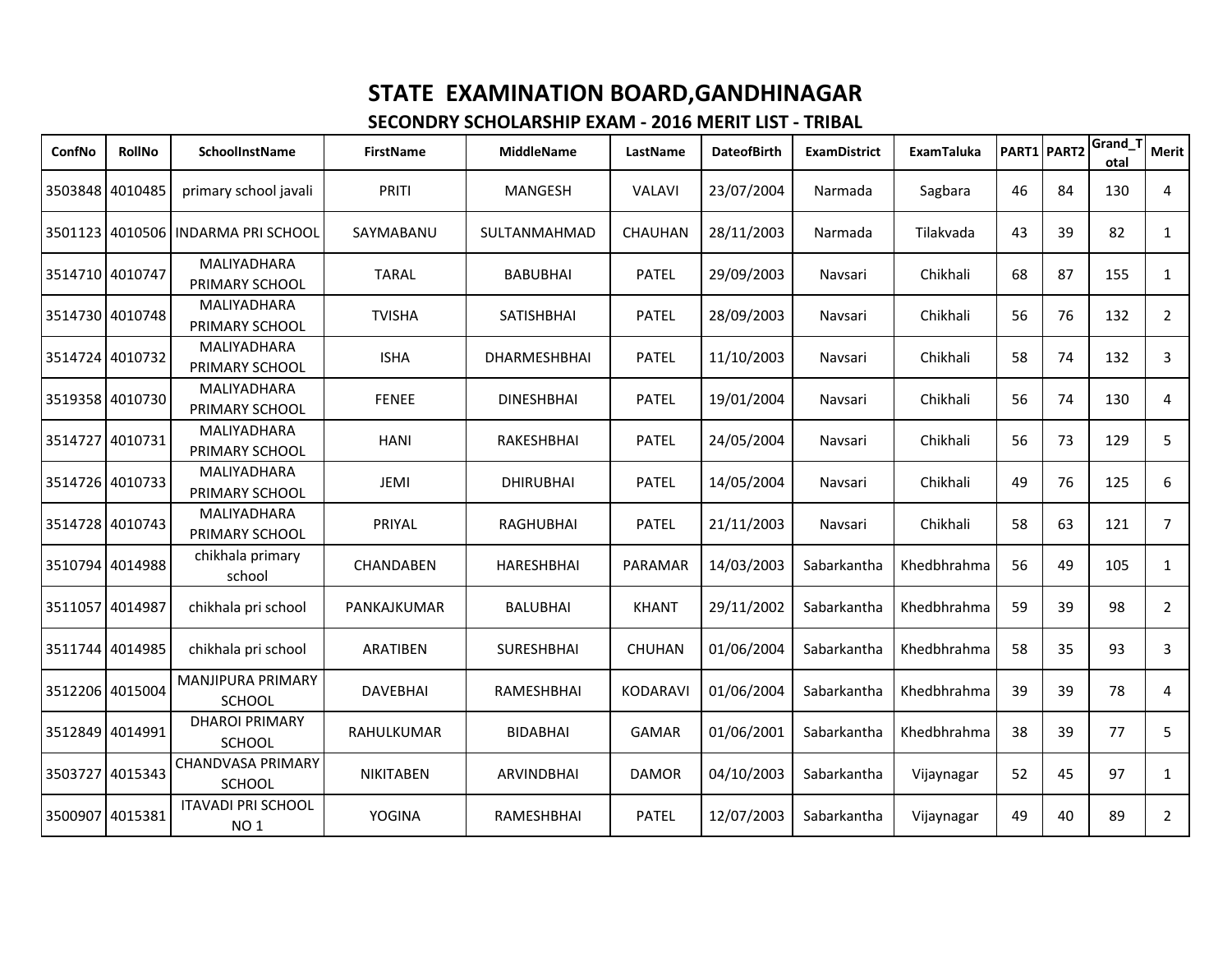| ConfNo          | RollNo          | SchoolInstName                                                           | <b>FirstName</b>   | <b>MiddleName</b>   | LastName         | <b>DateofBirth</b> | <b>ExamDistrict</b> | <b>ExamTaluka</b> |    | PART1 PART2 | Grand_T<br>otal | Merit          |
|-----------------|-----------------|--------------------------------------------------------------------------|--------------------|---------------------|------------------|--------------------|---------------------|-------------------|----|-------------|-----------------|----------------|
|                 | 3500901 4015376 | <b>ITAVADI PRI SCHOOL</b><br>NO <sub>1</sub>                             | HARSHADKUMAR       | <b>MAHENDRABHAI</b> | <b>KHARADI</b>   | 17/04/2004         | Sabarkantha         | Vijaynagar        | 41 | 44          | 85              | 3              |
| 3500876 4015379 |                 | <b>ITAVADI PRI SCHOOL</b><br>NO <sub>1</sub>                             | <b>ASHISH</b>      | <b>PRAVINBHAI</b>   | <b>PANDOR</b>    | 09/04/2004         | Sabarkantha         | Vijaynagar        | 39 | 44          | 83              | 4              |
|                 | 3501345 4015474 | PRIMARY SCHOOL<br>VANSKUI                                                | NIRAVKUMAR         | MAHESHBHAI          | CHAUDHARI        | 27/09/2003         | Surat               | Bardoli           | 40 | 42          | 82              | $\mathbf{1}$   |
|                 | 3501048 4015872 | SATHVAV<br>KENDRASHALA<br><b>SATHVAV TA</b><br><b>MANDAVI DIST SURAT</b> | SHIVANIKUMARI      | <b>NAVINBHAI</b>    | CHAUDHARI        | 03/05/2004         | Surat               | Mandavi           | 47 | 66          | 113             | 1              |
|                 | 3501067 4015871 | SATHVAV<br>KENDRASHALA<br>SATHVAV TA<br><b>MANDAVI DIST SURAT</b>        | PINALKUMARI        | DHANSUKHBHAI        | CHAUDHARI        | 25/08/2004         | Surat               | Mandavi           | 47 | 64          | 111             | $\overline{2}$ |
| 3516430 4017477 |                 | PRIMARY SCHOOL<br>ZARANPADA                                              | <b>CHINTANBHAI</b> | SUMANBHAI           | <b>GAMIT</b>     | 05/01/2002         | Tapi                | Songadh           | 62 | 51          | 113             | $\mathbf{1}$   |
|                 | 3510538 4017469 | PRIMARY SCHOOL<br>SADDUN(AF)                                             | <b>HETALBEN</b>    | SAMUVELBHAI         | <b>GAMIT</b>     | 27/11/2003         | Tapi                | Songadh           | 52 | 45          | 97              | $\overline{2}$ |
|                 | 3504824 4017432 | PRIMARY SCHOOL<br><b>MEDHA</b>                                           | <b>NIKITABEN</b>   | <b>GAMANBHAI</b>    | <b>GAMIT</b>     | 25/02/2003         | Tapi                | Songadh           | 52 | 44          | 96              | 3              |
|                 | 3510537 4017471 | PRIMARY SCHOOL<br>SADDUN(AF)                                             | <b>ROJITABEN</b>   | <b>RAJUBHAI</b>     | <b>GAMIT</b>     | 10/11/2003         | Tapi                | Songadh           | 46 | 47          | 93              | 4              |
|                 | 3504826 4017430 | PRIMARY SCHOOL<br><b>MEDHA</b>                                           | KALAVATIBEN        | <b>MUKESHBHAI</b>   | <b>GAMIT</b>     | 11/01/2004         | Tapi                | Songadh           | 45 | 45          | 90              | 5              |
|                 | 3504810 4017435 | PRIMARY SCHOOL<br><b>MEDHA</b>                                           | SANJAYKUMAR        | AMBELALBHAI         | <b>GAMIT</b>     | 16/08/2004         | Tapi                | Songadh           | 49 | 41          | 90              | 6              |
|                 | 3500805 4017494 | MOTI VEDCHHI<br>PRIMARY SCHOOL                                           | RONAKKUMAR         | RAKESHBHAI          | <b>CHAUDHARI</b> | 17/02/2004         | Tapi                | Valod             | 44 | 44          | 88              | 1              |
|                 | 3504304 4017511 | KATISHKUVA NAJIK<br>PRIMARY SCHOOL                                       | PRITESHKUMAR       | <b>RUPESHBHAI</b>   | <b>GAMIT</b>     | 04/11/2003         | Tapi                | Vyara             | 50 | 56          | 106             | $\mathbf{1}$   |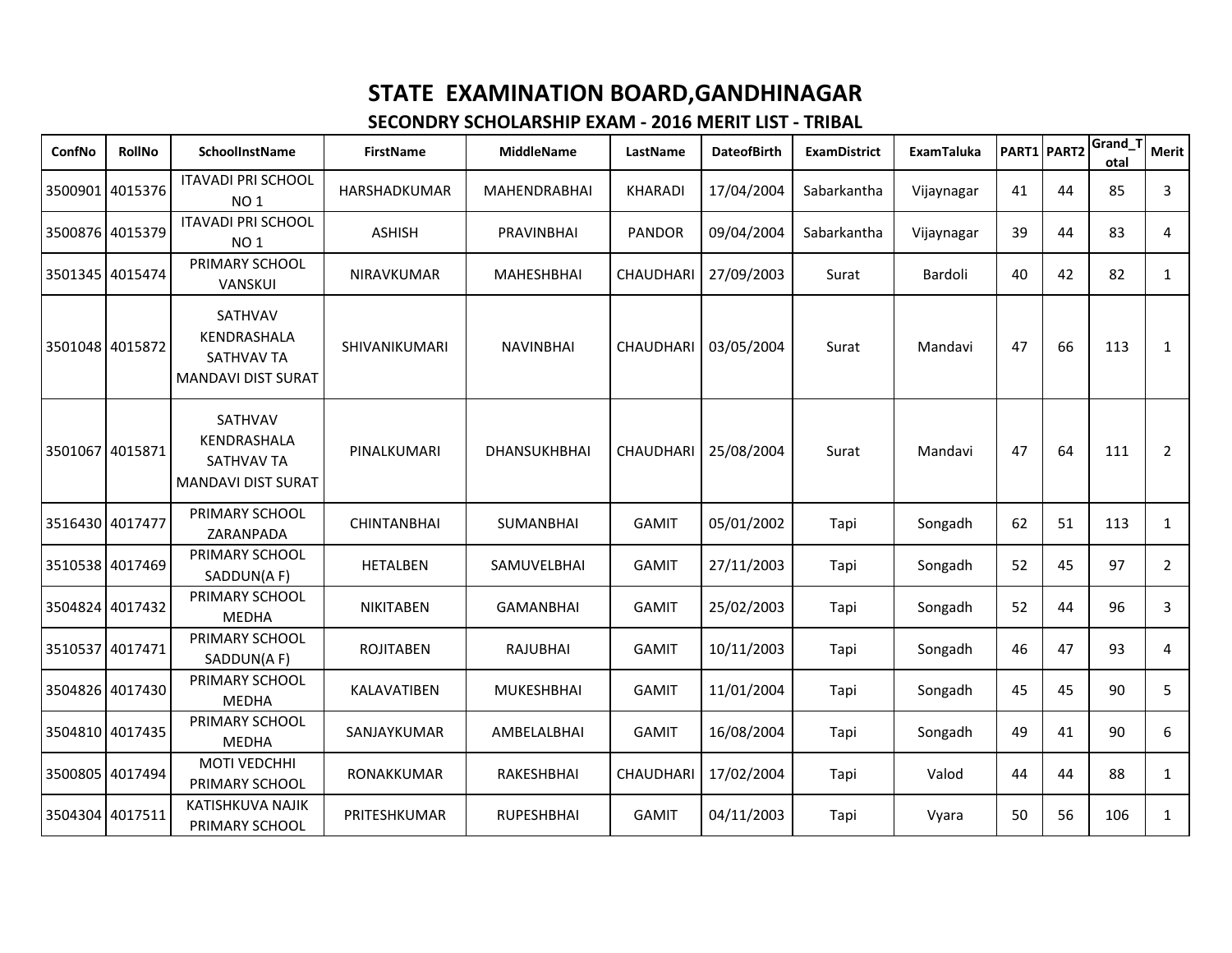| ConfNo          | <b>RollNo</b>   | SchoolInstName                            | <b>FirstName</b>   | <b>MiddleName</b> | LastName       | <b>DateofBirth</b> | <b>ExamDistrict</b> | <b>ExamTaluka</b> | PART1 PART2 |    | Grand 1<br>otal | <b>Merit</b>   |
|-----------------|-----------------|-------------------------------------------|--------------------|-------------------|----------------|--------------------|---------------------|-------------------|-------------|----|-----------------|----------------|
|                 | 3504251 4017509 | KATISHKUVA NAJIK<br>PRIMARY SCHOOL        | <b>HIRALBEN</b>    | <b>MOHANBHAI</b>  | <b>GAMIT</b>   | 24/09/2003         | Tapi                | Vyara             | 47          | 55 | 102             | $2^{\circ}$    |
|                 | 3504259 4017507 | KATISHKUVA NAJIK<br>PRIMARY SCHOOL        | <b>AASHABEN</b>    | <b>AJITBHAI</b>   | <b>GAMIT</b>   | 26/06/2004         | Tapi                | Vyara             | 38          | 51 | 89              | $\overline{3}$ |
| 3510147         | 4017527         | PRIMARY SCHOOL<br><b>TADKUVA MUKHYA</b>   | SNEHALKUMAR        | NAVENDRABHAI      | <b>GAMIT</b>   | 27/01/2004         | Tapi                | Vyara             | 40          | 47 | 87              | 4              |
|                 | 3513458 4018278 | Shri Swaminarayan<br>School Ramavadi      | <b>BHUMIKUMARI</b> | KIRANBHAI         | <b>PATEL</b>   | 05/07/2003         | Valsad              | Dharampur         | 56          | 70 | 126             | $\mathbf{1}$   |
|                 | 3502234 4018265 | NAYAKPADA<br>PRATHMIK SHALA               | <b>NEHABEN</b>     | <b>DHIRUBHAI</b>  | MUHUDKAR       | 26/05/2002         | Valsad              | Dharampur         | 46          | 47 | 93              | $\overline{2}$ |
|                 | 3502240 4018268 | NAYAKPADA<br>PRATHMIK SHALA               | <b>DIPIKABEN</b>   | <b>DEVJIBHAI</b>  | SANKAR         | 05/03/2003         | Valsad              | Dharampur         | 44          | 41 | 85              | 3              |
|                 | 3502232 4018264 | NAYAKPADA<br>PRATHMIK SHALA               | KAMINIBEN          | SHANKARBHAI       | MUHUDKAR       | 28/04/2001         | Valsad              | Dharampur         | 40          | 39 | 79              | $\overline{4}$ |
|                 | 3513693 4018550 | <b>GUJARATI PRATHMIK</b><br>SHALA TALVADA | <b>MANSIBEN</b>    | <b>BHARATBHAI</b> | <b>DHODI</b>   | 13/11/2003         | Valsad              | Umargam           | 56          | 54 | 110             | $\mathbf{1}$   |
|                 | 3515053 4018665 | PRIMARY SCHOOL<br>MALAV MUKHYA            | <b>KALPESHBHAI</b> | <b>JAGUBHAI</b>   | <b>RAVTYA</b>  | 25/06/2004         | Valsad              | Umargam           | 48          | 59 | 107             | $\overline{2}$ |
|                 | 3515114 4018668 | PRIMARY SCHOOL<br>NANDIGAM<br>PATELPADA   | <b>NEHABEN</b>     | VASANTBHAI        | <b>JIRVA</b>   | 28/11/2003         | Valsad              | Umargam           | 48          | 55 | 103             | 3              |
|                 | 3513726 4018547 | <b>GUJARATI PRATHMIK</b><br>SHALA TALVADA | <b>RAHULBHAI</b>   | <b>PRAVINBHAI</b> | <b>BHANWAR</b> | 03/11/2003         | Valsad              | Umargam           | 48          | 52 | 100             | 4              |
| 3500301         | 4018590         | PRA SCHOOL SARAI                          | AASLESHABEN        | <b>NAVINBHAI</b>  | <b>PATKAR</b>  | 29/06/2004         | Valsad              | Umargam           | 47          | 49 | 96              | 5              |
| 3513702 4018549 |                 | <b>GUJARATI PRATHMIK</b><br>SHALA TALVADA | <b>NILAMBEN</b>    | <b>VISHNUBHAI</b> | <b>DALVI</b>   | 18/12/2003         | Valsad              | Umargam           | 47          | 46 | 93              | 6              |
| 3515122         | 4018558         | khandvai varg primary<br>school           | <b>DAXABEN</b>     | RAMDASBHAI        | <b>HALPATI</b> | 15/10/2003         | Valsad              | Umargam           | 51          | 41 | 92              | $\overline{7}$ |
|                 | 3518149 4018552 | khandvai primary<br>school                | <b>VIKESH</b>      | <b>RAJESHBHAI</b> | <b>VAGHAT</b>  | 04/05/2004         | Valsad              | Umargam           | 46          | 45 | 91              | 8              |